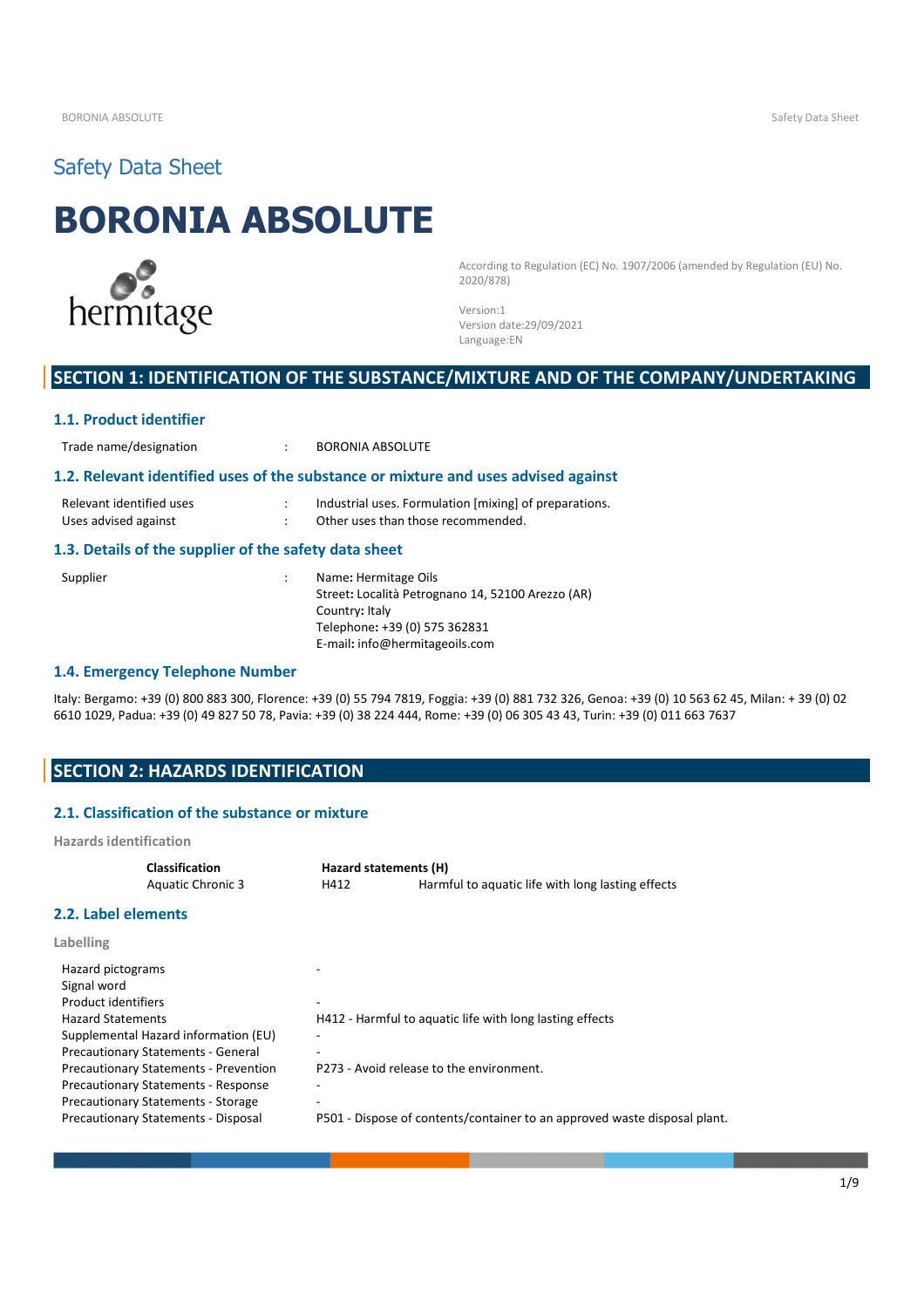#### **2.3. Other hazards**

Not available

# **SECTION 3: COMPOSITION/INFORMATION ON INGREDIENTS**

#### **3.1. Substances**

| <b>Substance</b>                  | C(%)                | <b>Classification</b>                                      | <b>Specific concentration</b><br><b>limits</b> | <b>Note</b> |
|-----------------------------------|---------------------|------------------------------------------------------------|------------------------------------------------|-------------|
| Oils, boronia<br>CAS N°:8053-33-6 | 50.0% ≤C≤<br>100.0% | H412: Harmful to aguatic life with<br>long lasting effects | $\overline{\phantom{a}}$                       |             |
| $EC N^{\circ}$ :<br>IDX N°:       |                     |                                                            |                                                |             |

The mixture does not contain any substances classified as Substances of Very High Concern (SVHC) by the European CHemicals Agency (ECHA) under article 57 of REACH: http://echa.europa.eu/fr/candidate-list-table

#### **3.3. Remark**

Text phrases and H- EUH-: see section 16. Natural product.

# **SECTION 4: FIRST AID MEASURES**

#### **4.1. Description of first aid measures**

| General information                | In case of accident or unwellness, seek medical advice immediately (show directions for use or<br>safety data sheet if possible). |
|------------------------------------|-----------------------------------------------------------------------------------------------------------------------------------|
| Following inhalation               | Remove person to fresh air and keep comfortable for breathing.                                                                    |
| Following skin contact             | Wash with soap and water.                                                                                                         |
| Following eye contact              | In case of eye irritation consult an ophthalmologist.                                                                             |
|                                    | Rinse immediately carefully and thoroughly with eye-bath or water.                                                                |
| Following ingestion                | Never give anything by mouth to an unconscious person or a person with cramps.                                                    |
|                                    | IF SWALLOWED: Rinse mouth.                                                                                                        |
|                                    | Do NOT induce vomiting.                                                                                                           |
| Self-protection of the first aider | First aider: Pay attention to self-protection!.                                                                                   |
|                                    |                                                                                                                                   |

### **4.2. Most important symptoms and effects, both acute and delayed**

The most important known symptoms and effects are described in the labelling (see section 2.2) and/or in section 11.

#### **4.3. Indication of any immediate medical attention and special treatment needed**

Notes for the doctor  $\cdot$   $\cdot$   $\cdot$  Treat symptomatically.

# **SECTION 5: FIREFIGHTING MEASURES**

#### **5.1. Extinguishing media**

Suitable extinguishing media : Carbon dioxide, dry chemical powder or appropriate foam. For safety reasons do not use full water jet.

### **5.2. Special hazards arising from the substance or mixture**

Not available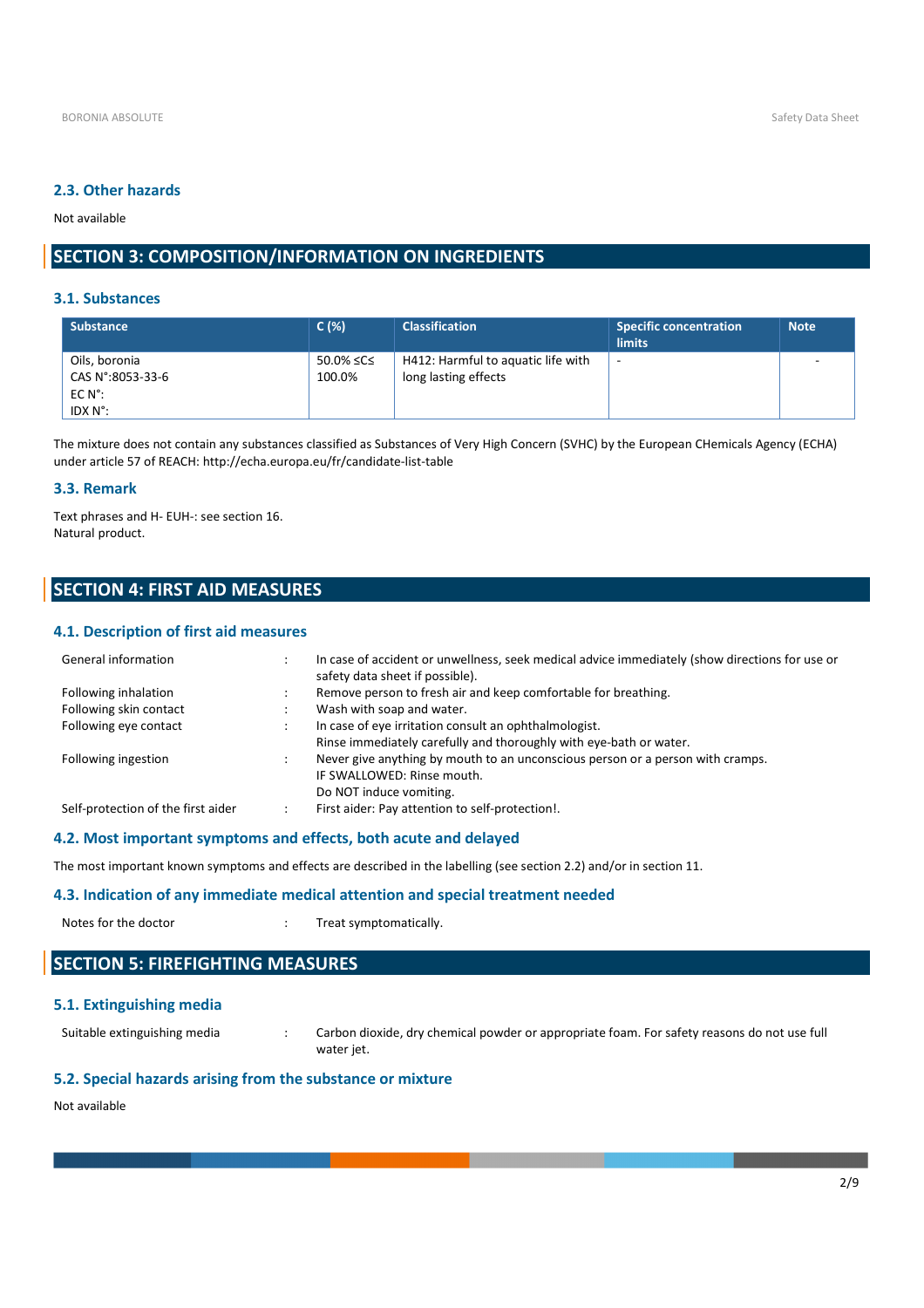BORONIA ABSOLUTE Safety Data Sheet Safety Data Sheet Safety Data Sheet Safety Data Sheet Safety Data Sheet Safety Data Sheet Safety Data Sheet Safety Data Sheet Safety Data Sheet Safety Data Sheet Safety Data Sheet Safety

### **5.3. Advice for firefighters**

- In case of fire in the surrounding area, follow the recommendations below:
- 1-Closed containers may build up pressure at elevated temperatures.
- 2-Avoid inhalation of fumes or vapours. Use appropriate respiratory protection.
- 3-Prevent run-off from fire fighting to enter drains or water courses.

#### **5.4. Additional information**

Not available

# **SECTION 6: ACCIDENTAL RELEASE MEASURES**

#### **6.1. Personal precautions, protective equipment and emergency procedures**

- Use personal protection equipment.
- Remove persons to safety.

#### **6.2. Environmental precautions**

- Ensure that waste is collected and contained.
- Avoid release to the environment.
- Cover drains.
- Ensure all waste water is collected and treated via a waste water treatment plant.
- Do not allow to enter into soil/subsoil.
- Do not allow to enter into surface water or drains.
- Retain contaminated washing water and dispose it.
- In case of gas escape or of entry into waterways, soil or drains, inform the responsible authorities.
- Contain leaks or spills within cabinets with removable trays.

#### **6.3. Methods and material for containment and cleaning up**

- Treat the recovered material as prescribed in the section on waste disposal.
- Collect in closed and suitable containers for disposal.
- Clean contaminated objects and areas thoroughly observing environmental regulations.
- Absorb with liquid-binding material (e.g. sand, diatomaceous earth, acid- or universal binding agents).
- Wipe up with absorbent material (eg. cloth, fleece).

#### **6.4. Reference to other sections**

- Safe handling: see section 7.
- Disposal: see section 13.
- Personal protection equipment: see section 8.

#### **6.5. Additional information**

#### Not available

# **SECTION 7: HANDLING AND STORAGE**

#### **7.1. Precautions for safe handling**

#### **PROTECTIVE MEASURES**

- Avoid contact with skin, eyes and clothes.
- Sewers and ducts must be protected against the entry of the product.
- Provide for retaining containers, eg. floor pan without outflow.

**Advices on general occupational hygiene**

- Wash hands before breaks and after work.
- Remove contaminated, saturated clothing.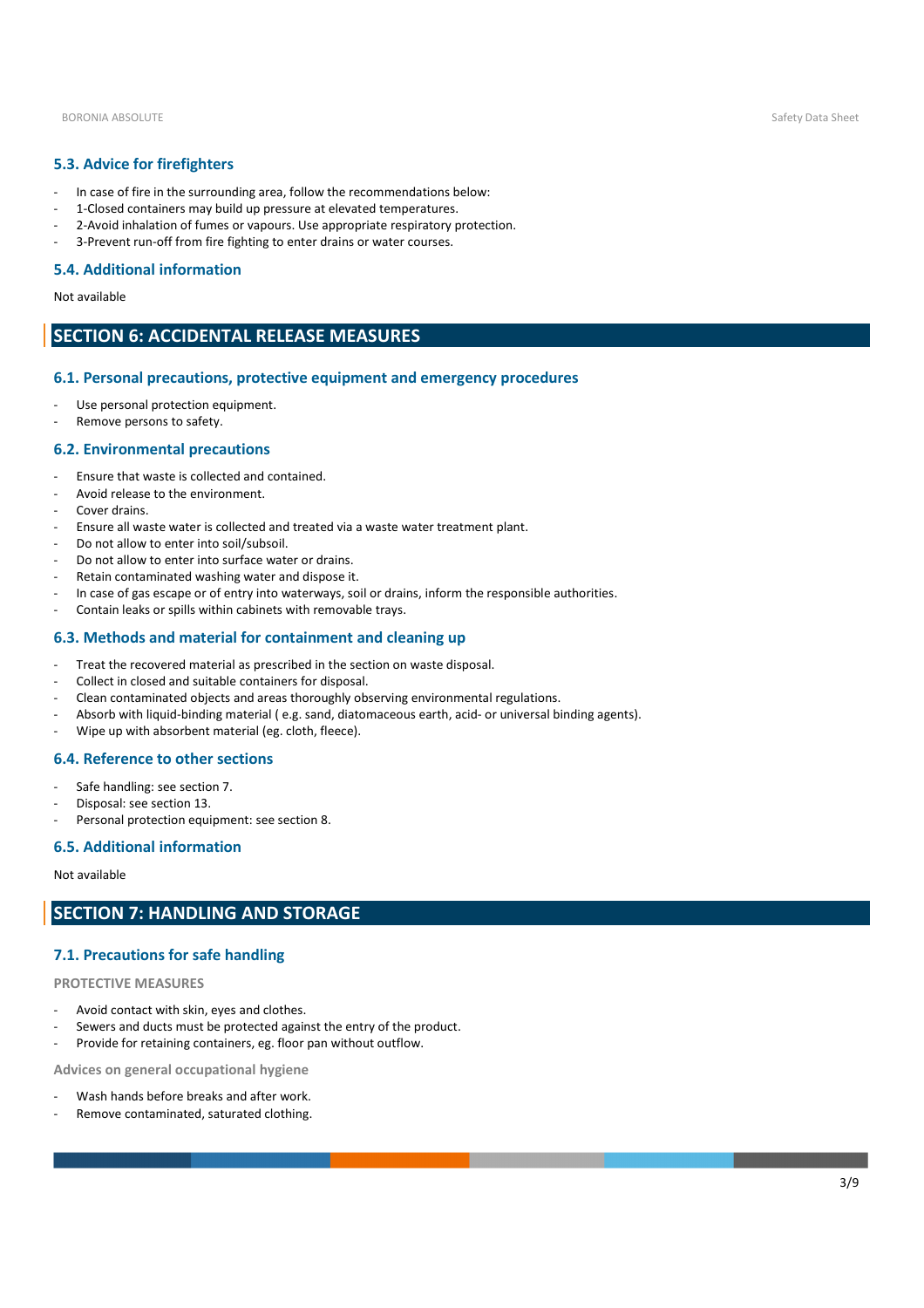#### **7.2. Conditions for safe storage, including any incompatibilities**

- Keep container tightly closed in a dry, cool, and well-ventilated place.
- Keep container in upright position in order to prevent leakage.

**Requirements for storage rooms and vessels**

- Use isolated drainage to prevent discharge to soil.

**Advice on joint storage**

- Keep away from food, drink and animal feedingstuffs.

#### **7.3. Specific end uses**

- Apart from the uses mentioned in section 1.2 no other specific uses are stipulated.

# **SECTION 8: EXPOSURE CONTROLS/PERSONAL PROTECTION**

#### **8.1. Control parameters**

Declaration of substances is not required. Not available

#### **8.2. Exposure controls**

**Appropriate engineering controls** 

#### Not available

**Personal protection equipment** 

| GUE                    |                                                                                                              |
|------------------------|--------------------------------------------------------------------------------------------------------------|
| Eye/face protection    | Suitable eye protection: Chemical safety goggles are recommended. Wash contaminated<br>goggles before reuse. |
| Skin protection        | Hand protection: Avoid contact with skin. Wear suitable gloves.<br>Body protection: Lab coat.                |
| Respiratory protection | Suitable respiratory protection apparatus: Use personal breathing apparatus whenever deemed<br>necessary.    |

#### **8.3. Additional information**

Personal protection equipment.

Appropriate personal protective equipment shall be worn in accordance with Regulation (EU) 2016/425. Engineering Controls-Ventilation:

The areas where the product is handled and stored should be adequately ventilated.

# **SECTION 9: PHYSICAL AND CHEMICAL PROPERTIES**

#### **9.1. Information on basic physical and chemical properties**

| Physical state:                          | Liquid                |
|------------------------------------------|-----------------------|
| Colour:                                  | Orangy Yellow - Brown |
| Odour:                                   | Herbaceous, Green     |
| Odour threshold:                         | Not available         |
| pH:                                      | Not available         |
| Melting point/freezing point:            | Not available         |
| Initial boiling point and boiling range: | Not available         |
| Flash point:                             | $62^{\circ}$ C        |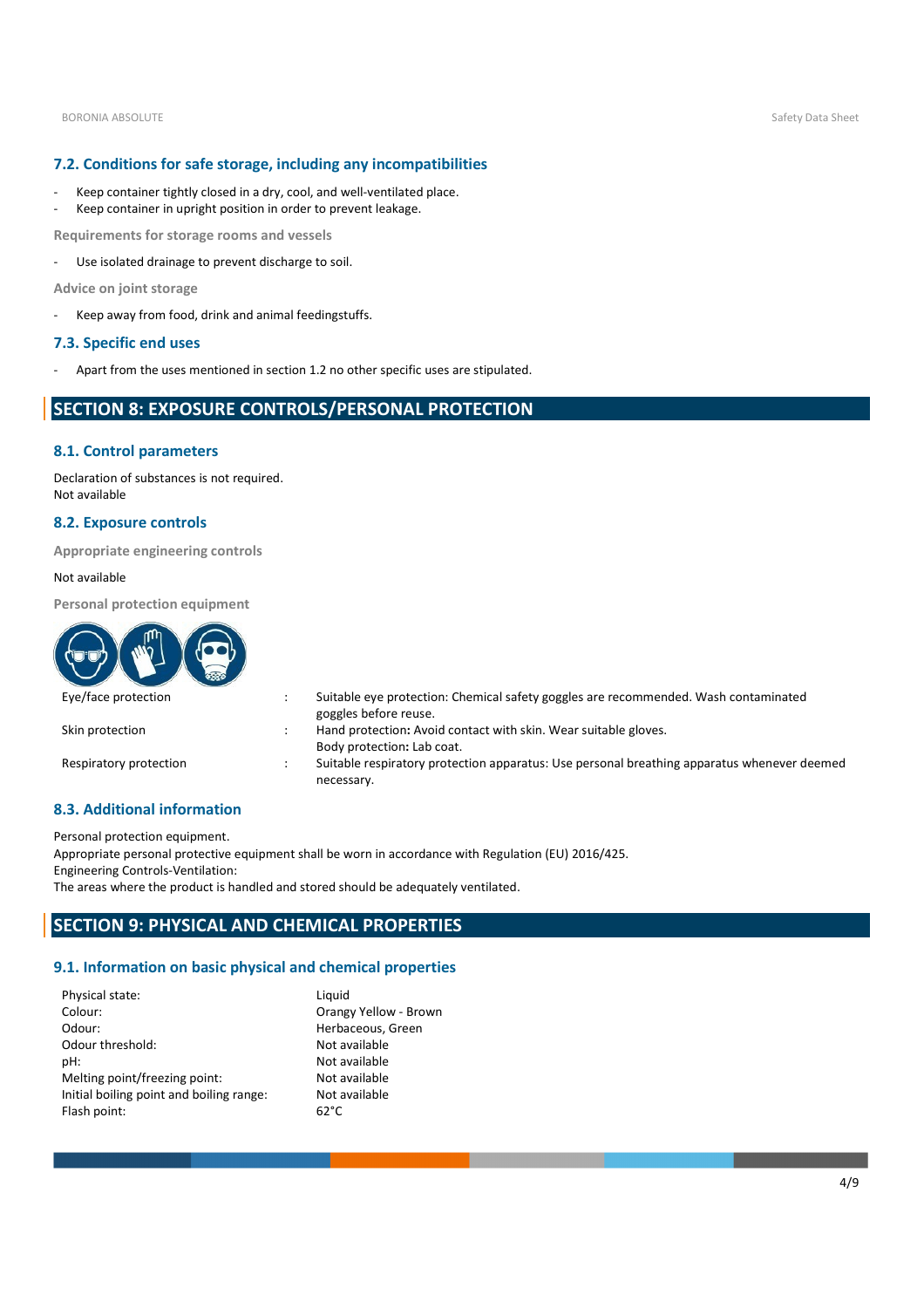BORONIA ABSOLUTE Safety Data Sheet Safety Data Sheet Safety Data Sheet Safety Data Sheet Safety Data Sheet Safety Data Sheet Safety Data Sheet Safety Data Sheet Safety Data Sheet Safety Data Sheet Safety Data Sheet Safety

| Evaporation rate:<br>Flammability:<br>Upper/lower flammability or explosive<br>limits: | Not available<br>Not available<br>Not available |
|----------------------------------------------------------------------------------------|-------------------------------------------------|
| Vapour pressure:                                                                       | Not available                                   |
| Vapour density:                                                                        | Not available                                   |
| Relative density:                                                                      | 0.955 - 0.970 G/cm3 (20 $\circ$ c)              |
| Solubility(ies):                                                                       | Not available                                   |
| Partition coefficient: n-octanol/water (Log<br>KOC):                                   | Not available                                   |
| Auto-ignition temperature:                                                             | Not available                                   |
| Decomposition temperature:                                                             | Not available                                   |
| Viscosity:                                                                             | Not available                                   |
| Explosive properties:                                                                  | Not available                                   |
| Oxidising properties:                                                                  | Not available                                   |
|                                                                                        |                                                 |

### **9.2. Other safety information**

Appearance: Viscous Liquid. Refractive Index: 1.490 - 1.510 (20 ◦C).

# **SECTION 10: STABILITY AND REACTIVITY**

#### **10.1. Reactivity**

#### Not available

#### **10.2. Chemical stability**

Stable under normal operating conditions.

#### **10.3. Possibility of hazardous reactions**

It does not undergo any dangerous reactions under normal conditions.

#### **10.4. Conditions to avoid**

Heat, flames and other sources of ignition. No special precautions other than good housekeeping of chemicals.

#### **10.5. Incompatible materials**

Oxidizing mineral acids, strong reducing agents, strong oxidizing agents.

#### **10.6. Hazardous decomposition products**

Carbon monoxide and other unidentified organic compounds may be formed upon combustion.

#### **10.7. Additional information**

Not available

# **SECTION 11: TOXICOLOGICAL INFORMATION**

**11.1. Acute oral toxicity Data for mixture** The product is not classified. **Substances** Not available **11.2. Acute skin toxicity Data for mixture** The product is not classified. **Substances**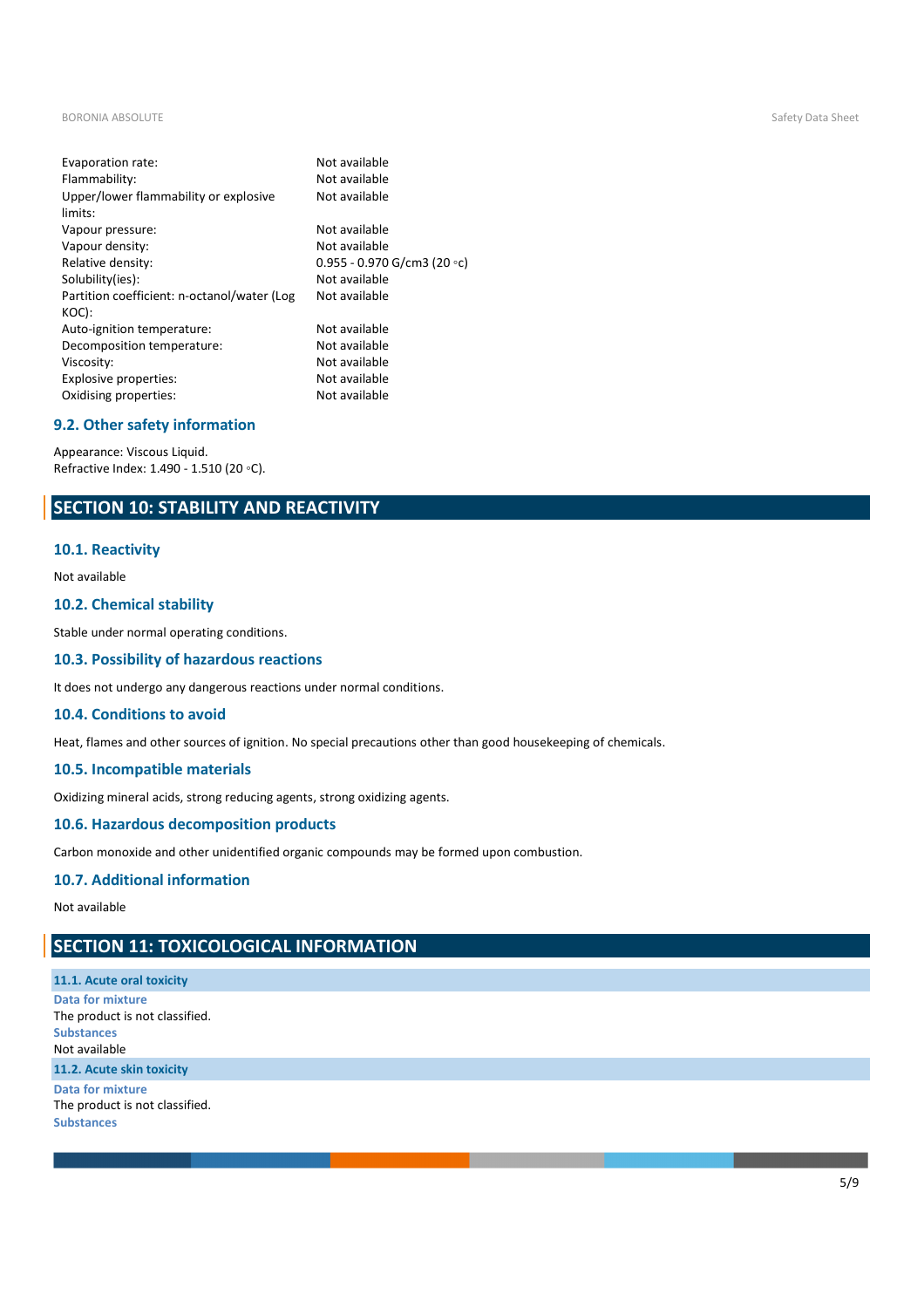| Not available                                                                                   |
|-------------------------------------------------------------------------------------------------|
| 11.3. Acute inhalation toxicity                                                                 |
| <b>Data for mixture</b><br>The product is not classified.<br><b>Substances</b><br>Not available |
| 11.4. Skin corrosion                                                                            |
| <b>Data for mixture</b><br>The product is not classified.<br><b>Substances</b><br>Not available |
| 11.5. Eye damage                                                                                |
| <b>Data for mixture</b><br>The product is not classified.<br><b>Substances</b><br>Not available |
| 11.6. Skin sensitisation                                                                        |
| <b>Data for mixture</b><br>The product is not classified.<br><b>Substances</b><br>Not available |
| <b>11.7. STOT SE</b>                                                                            |
| <b>Data for mixture</b><br>The product is not classified.<br><b>Substances</b><br>Not available |
| <b>11.8. STOT RE</b>                                                                            |
| <b>Data for mixture</b><br>The product is not classified.<br><b>Substances</b><br>Not available |
| 11.9. Carcinogenicity                                                                           |
| <b>Data for mixture</b><br>The product is not classified.<br><b>Substances</b><br>Not available |
| 11.10. Reproductive and Developmental Toxicity                                                  |
| <b>Data for mixture</b><br>The product is not classified.<br><b>Substances</b><br>Not available |
| 11.11. In vitro genotoxicity                                                                    |
| <b>Data for mixture</b><br>The product is not classified.<br><b>Substances</b><br>Not available |
| 11.12. Respiratory sensitisation                                                                |
| <b>Data for mixture</b><br>The product is not classified.<br><b>Substances</b><br>Not available |
| 11.13. Additional information                                                                   |
| Not available                                                                                   |

**The Contract of Street**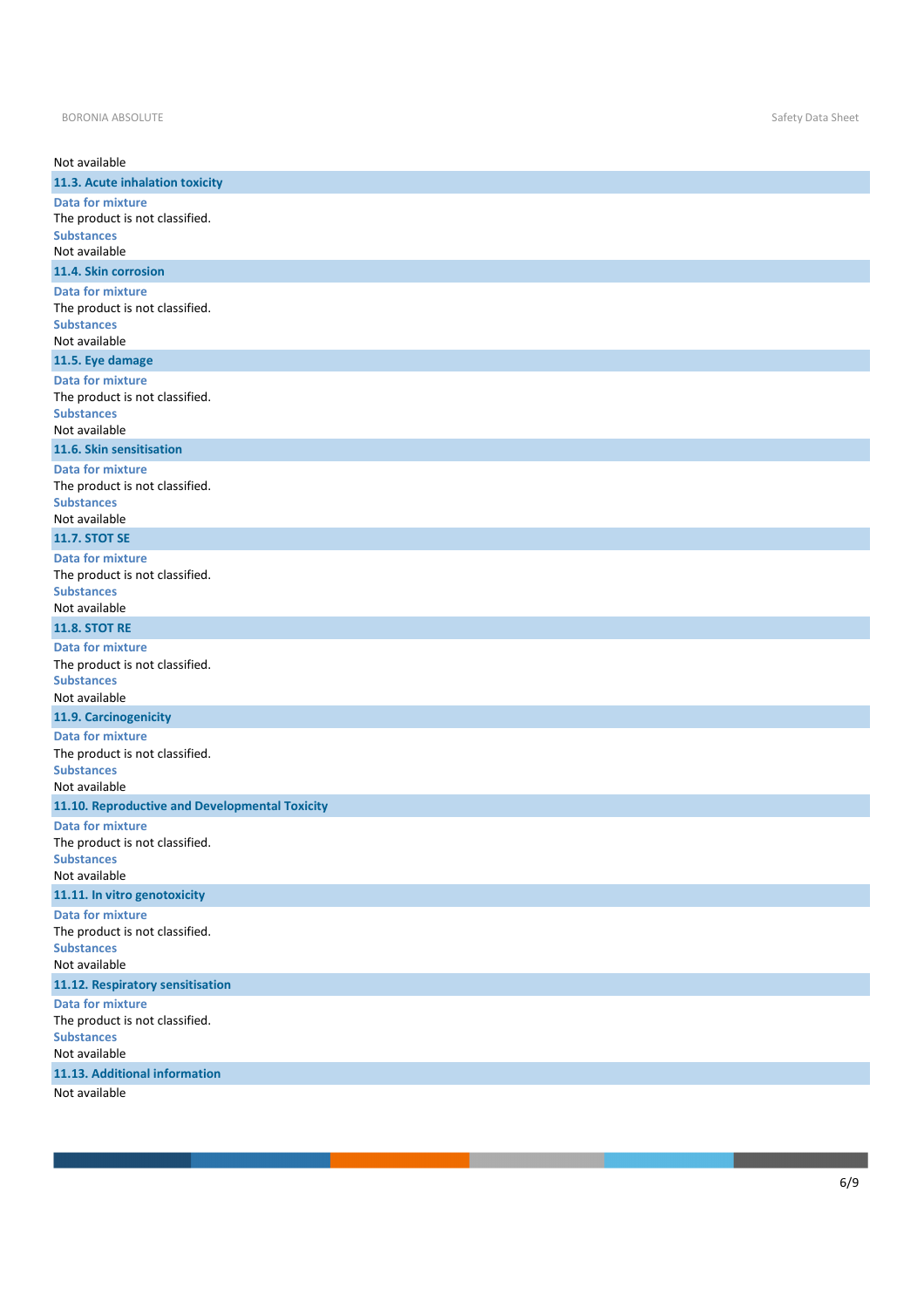#### **Serious eye damage/irritation**

The product is not classified.

# **SECTION 12: ECOLOGICAL INFORMATION**

#### **12.1. Toxicity**

Harmful to aquatic life with long lasting effects.

#### **12.2. Persistence and degradability**

The product has not been tested.

#### **12.3. Bioaccumulative potential**

The product has not been tested.

#### **12.4. Mobility in soil**

The product has not been tested.

#### **12.5. Results of PBT and vPvB assessment**

No data available.

#### **12.6. Other adverse effects**

No data available.

#### **12.7. Additional ecotoxicological information**

Not available

# **SECTION 13: DISPOSAL CONSIDERATIONS**

#### **13.1. Product/Packaging disposal**

**Waste codes/waste designations according to EWC/AVV**

The allocation of waste identity numbers/waste descriptions must be carried out according to the EEC, specific to the industry and process.

**Waste treatment options**

- Waste requiring special supervision.
- Dispose of waste according to applicable legislation.
- Delivery to an approved waste disposal company.
- Non-contaminated packages must be recycled or disposed of.
- Contaminated packing must be completely emptied and can be reused after proper cleaning.
- Packing which cannot be properly cleaned must be disposed of.
- Handle contaminated packages in the same way as the substance itself.
- Dispose of waste according to applicable legislation.

#### **Remark**

- For recycling, contact manufacturer.
- Collect the waste separately.
- Consult the appropriate authorities about waste disposal.
- Do not mix with other wastes.
- The waste is to be kept separate from other types of waste until its disposal.
- Concerning the waste it has to be checked, whether a transport authorisation is required.

# **SECTION 14: TRANSPORT INFORMATION**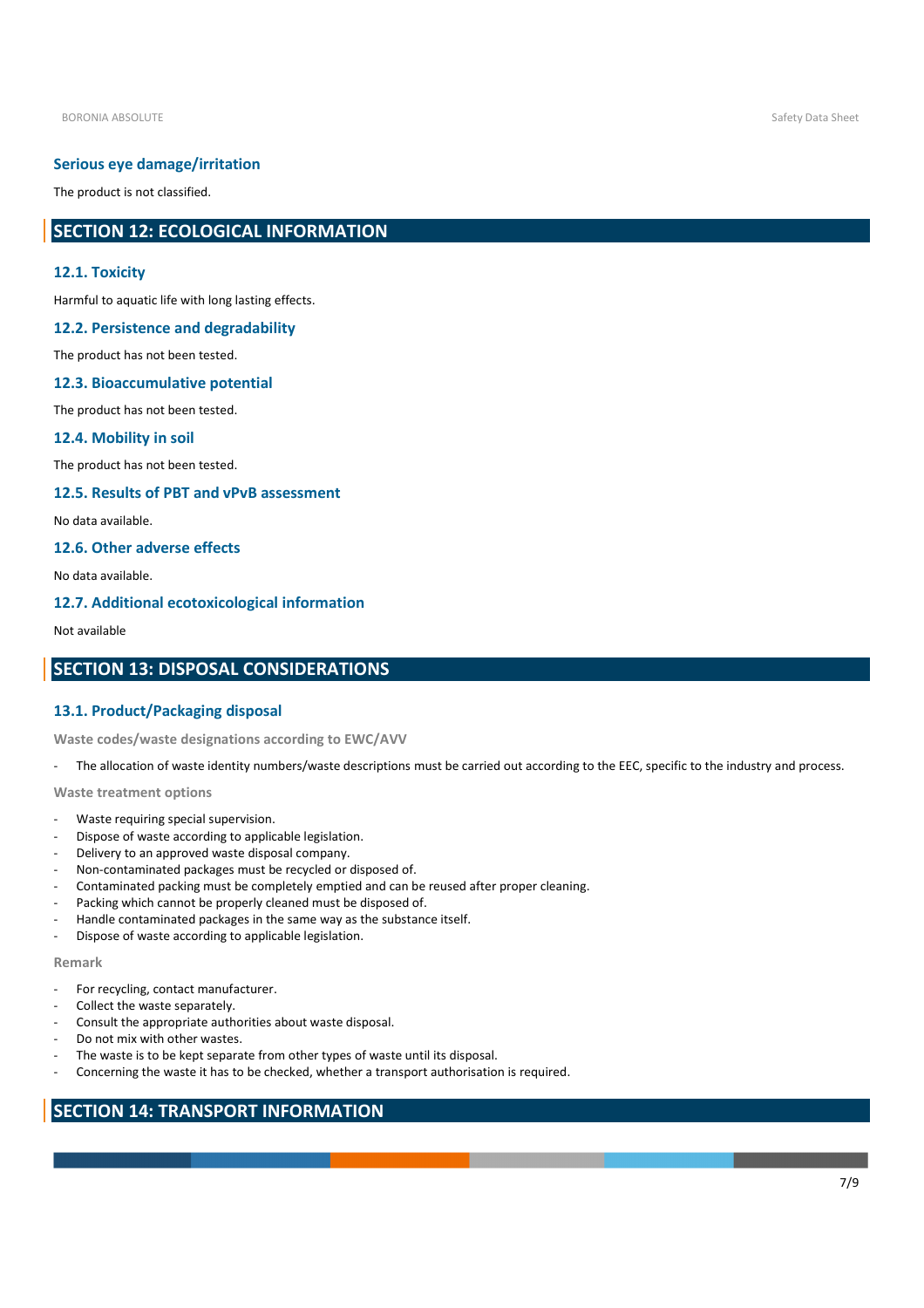BORONIA ABSOLUTE Safety Data Sheet Safety Data Sheet Safety Data Sheet Safety Data Sheet Safety Data Sheet Safety Data Sheet Safety Data Sheet Safety Data Sheet Safety Data Sheet Safety Data Sheet Safety Data Sheet Safety

#### **14.1. UN number**

Not available

### **14.2. UN proper shipping name**

Not available

#### **14.3. Transport hazard class(es)**

Not available

# **14.4. Packing group**

Not available

#### **14.5. Environmental hazards**

Not available

#### **14.6. Special precautions for user**

Not available

#### **14.7. Transport in bulk according to Annex II of MARPOL 73/78 and the IBC Code**

Not available

#### **14.8. Additional information**

Not available

# **SECTION 15: REGULATORY INFORMATION**

#### **15.1. Safety, health and environmental regulations/legislation specific for the substance or mixture**

This SDS has been established in accordance with REACH regulation, including its amendments: REACH Regulation (EC) No 1907/2006. This SDS has been established in accordance with CLP regulation, including its amendments: CLP Regulation EC No. 1272/2008. Not available

#### **15.2. Chemical Safety Assessment**

No Chemical Safety Assessment has been carried out for this substance/mixture by the supplier. For this substance/mixture a chemical safety assessment has been elaborated. For this mixture, the relevant data of the Substances' Chemical safety assessment are integrated in the sections of the SDS.

#### **15.3. Additional information**

Not available

# **SECTION 16: OTHER INFORMATION**

| Creation date: | 29/09/2021 |
|----------------|------------|
| Version date:  | 29/09/2021 |
| Printing date: | 11/10/2021 |

#### **16.1. Indication of changes**

Not applicable (first edition of the MSDS).

#### **16.2. Abbreviations and acronyms**

CAS: Chemical Abstract Service Number. IATA: International Air Transport Association. IMDG: International Maritime Dangerous Goods Code.